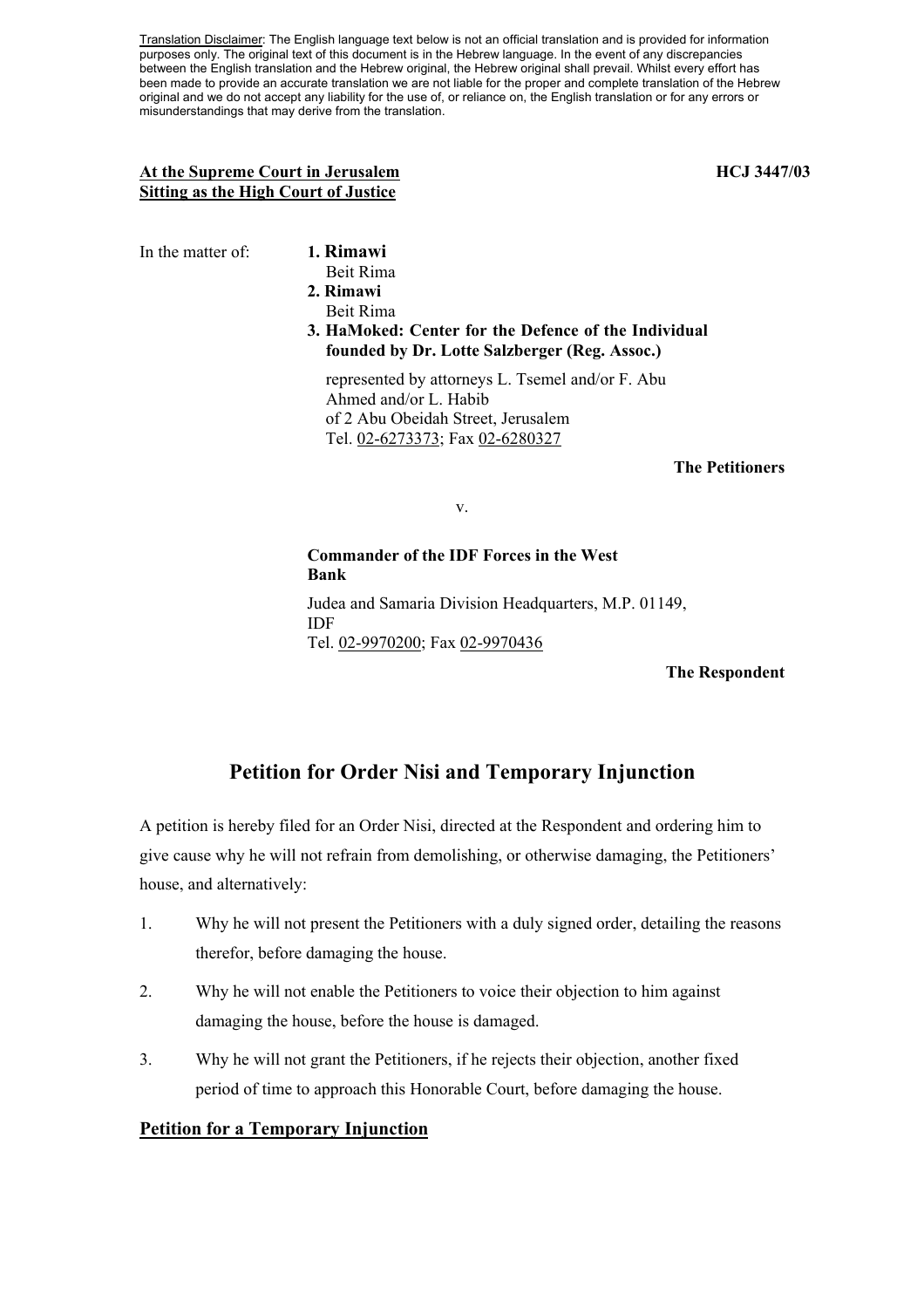The Honorable Court is further moved to instruct the Respondent, in an Temporary Injunction, not to cause irreversible damage to Petitioners 1and 2's house, including the demolition thereof, until the hearing of this petition is concluded.

#### **The Reasons for the Petition for an Temporary Injunction**

This petition concerns the Respondent's feared intention of damaging the house of Petitioners 1 and 2 (hereinafter: the house).

*As specified below, the last visit paid by IDF soldiers to the Petitioners' house was in the night between 8 and 9 April 2003. Following is a description of the violent manner in which they came to the house, over and over again, while announcing their wish to demolish it and taking measurements. They handed over to the family no order, nor gave it any explicit notice of the existence of any order.* 

**It should be noted that since the Intifada broke out, dozens of houses have been demolished in the occupied territories, more, even, than 200 houses, but no more than** *5 notices have been written on an intention to act pursuant to Regulation 119 of the Emergency Regulations, and no more than 5 such orders have been issued.* 

**In other words, the rule is that houses are demolished without any prior warning, while denying the right for a hearing, and disregarding unequivocal decisions of the High Court of Justice**.

Demolishing or sealing a house is an irreversible and highly injurious measure. Hence the necessity for the Temporary Injunction, to prevent the Respondent from taking this step until the Petitioners' claims are heard.

# **The grounds for the petition are as follows:**

## **Introduction**

- 1. This petition concerns the fate of a 3-story residential building, and of two neighboring buildings, in the village of Beit Rima in the West Bank. *As described below, there are various apartments in the building, which are inhabited by many people.*
- 2. The Petitioners have reasonable cause to assume that the Respondent wishes to damage the house pursuant to the authority vested in him in Regulation 119 of the Defense (Emergency) Regulations, after army forces arrived at the house on 25 January 2003, and took photos thereof and measurements therein. **This time too, as**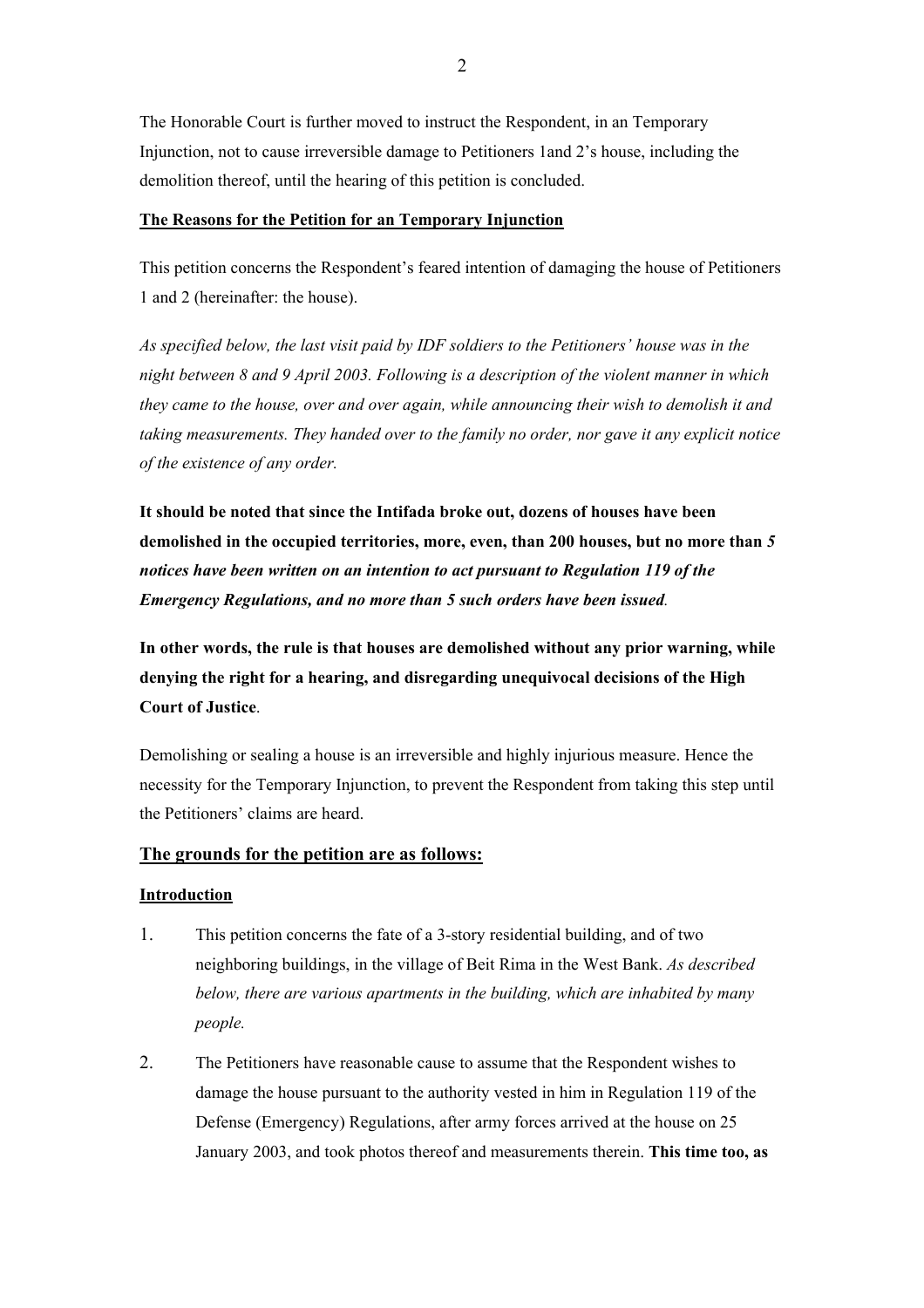**in the previous times, they announced that there was an intention of demolishing the entire house**.

- 3. To the best of the Petitioners' understanding, there is no operational military need to demolish the house – its location is not strategic, and it neither served nor serves as a focus of collisions between Israel's security forces and armed Palestinians. The Petitioners assume that the demolition of the house is meant as a deterring sanction, as Israel is claiming that a member of the family committed a terrorist act, in which he was killed. Needless to say, the Respondent's precise intentions, as well as his reasons, are unclear.
- 4. The Respondent's authority to exercise a sanction of confiscating, sealing or demolishing a house is found in the Defense (Emergency) Regulations, 1945. Extensive case law by this Honorable Court has defined the framework for the Respondent's discretion when exercising his authority, the proper proceeding for exercising the authority and the scope of judicial review. The Petitioners shall claim that in the case before us, the Respondent is acting in deviation from these precedents. In a hasty and stealthy act, without hearing the relevant persons, and without basing his decision on all of the facts, the Respondent might order a severe and grave act, which would leave many persons without shelter.

# **The Parties**

- 5. Petitioner 1 is an elderly woman with many offspring. She was widowed in 1995. She is the mother of *Rimawi*, who is probably the person on the wanted list due to whom the security forces have targeted her house.
- 6. Petitioner 2, Petitioner 1's son, 21 years old and single, lives in the same apartment with his mother and is the affiant in this Petition.
- 7. Petitioner 3 is a registered association, which has engaged for many years in the protection of human rights in the territories occupied by the IDF in the West Bank and in the Gaza Strip.
- 8. The Respondent, the IDF Commander in the West Bank, holds the territories in which the house is located under belligerent occupation, and bears the duties and rights conferred upon him in this capacity by international law. The Respondent is also a "military commander" pursuant to the Defense (Emergency) Regulations, 1945. In this capacity, he has the authority to issue confiscation, sealing and demolition orders pursuant to Regulation 119 of the said Regulations.

# **The Facts**

3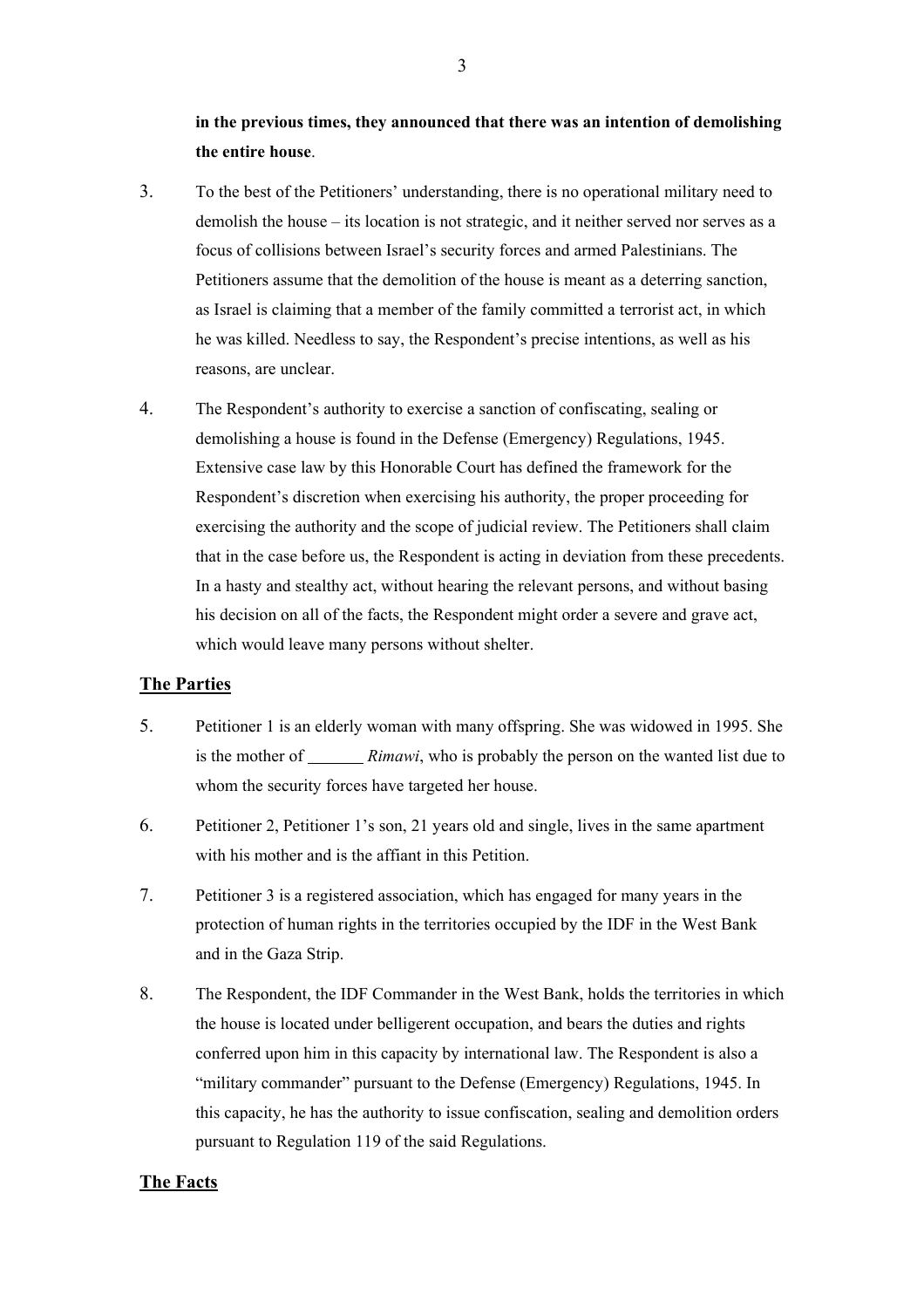9. In the night between 8 and 9 April 2003, army forces arrived at the Petitioners' house. They had visited the house many times in the past, had already taken measurements and photographs of the house, and had even compelled its inhabitants to remove all of their belongings outside, including armchairs, sofas and other such furniture. In the past, they had already broken, in one of their sorties, the main door to the house, kitchen utensils, a boiler, a solar water heater, had emptied the contents of cupboards, etc. This time, a truck carrying many soldiers arrived, accompanied by a Jeep. The soldiers entered the house at midnight, noisily and violently, woke up the children of the various families, demanded to see the IDs of the persons present, and concentrated everyone in one apartment, while treating the rest of the house *as their own*. They started taking measurements around the house, without explaining their actions, *wrote down numbers on the entrances to the house*, and inquired what the house and its parts were made of. They left the house at 1:30 a.m., and close to 4:30 returned in the same manner, awaking everyone who had managed to fall asleep, took IDs, took new measurements in the house, etc. They carried a copy of the wanted brother's I.D.

At around 11:00 on the morning of 9 April 2003, IDF forces arrived at the house for the third time. Again, they took everyone out of the house, searched it again and started asking questions. They asked for the plans of the house and for its building license.

It should be noted that in the past, in late 2002, security forces arrested the brothers of the person deemed to be on the wanted list several times, transported them to the village Nabi Salih, approximately 13 km away from their village, beat them, and forced them to walk home on foot.

Throughout all of these traumatic events, the family was given no oral or written notice on the meaning of the frequent visits and on the cause for the security forces' behavior.

#### **The house**

10. The building has 3 floors, designed for two apartments on each floor. On the first floor, each separate apartment belongs to each of Petitioner 1's sons, married adults with large families.

4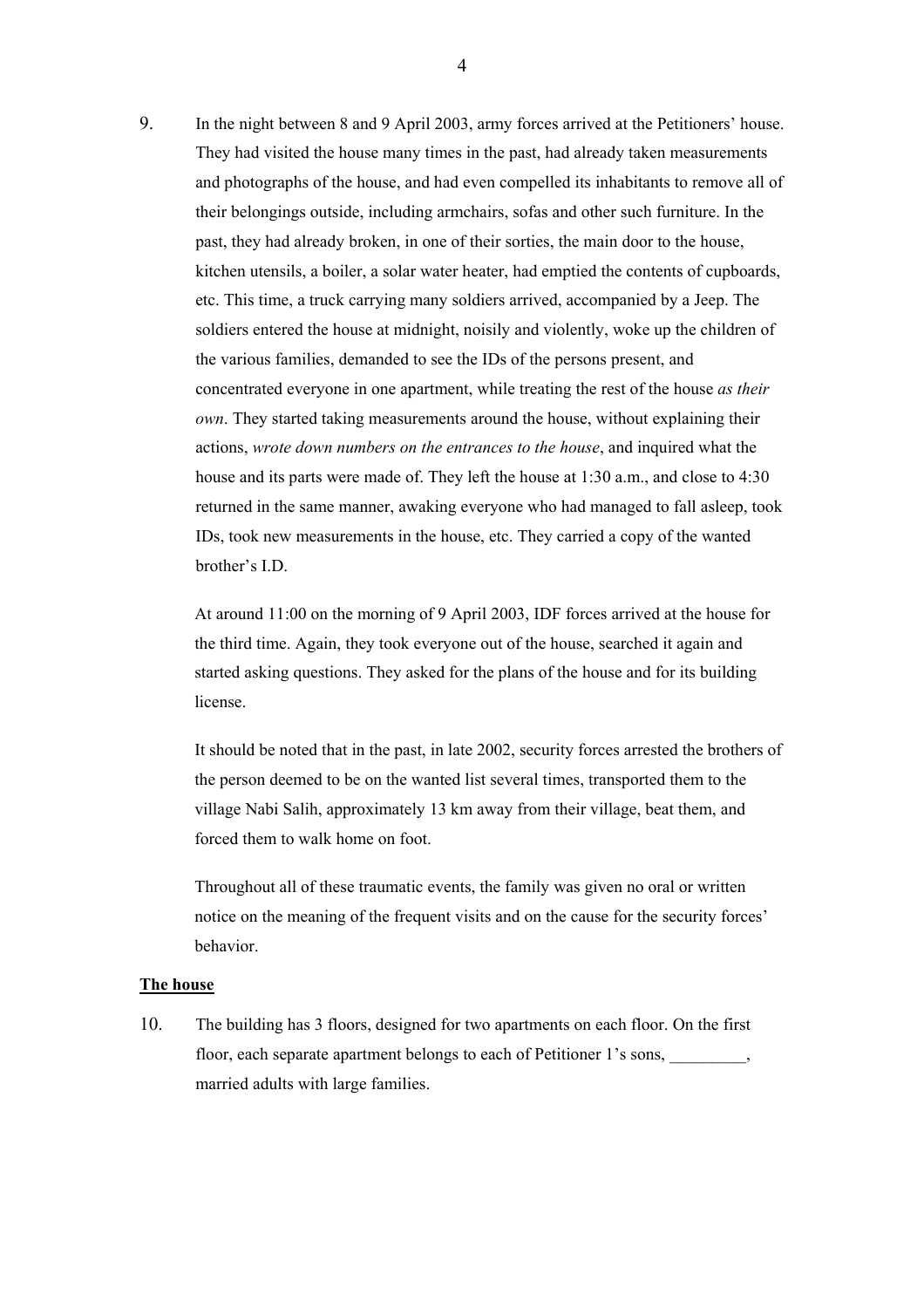The Petitioners, together with another son and daughter, reside on the second floor. The person deemed to be on the wanted list, whom the family has not seen for approximately two years, also resided in this apartment.

On the third floor there is, in the meantime, one apartment, which belongs to a married brother with a family, by the name of  $\blacksquare$ 

*The adjacent house* which is located approximately two meters away from the first house has two floors and in it reside adult family members, married with families of their own, each with his own apartment for the needs of his family.

Another *close house* belongs to neighbors, and is located approximately 2 meters away from the first house.

# 11. **Exhaustion of Remedies**

On 9 April 2003, family members of Petitioners 1 and 2 called Petitioner 3 and asked to appoint [an attorney] to protect their home. The undersigned immediately turned to the Office of the Legal Advisor for the Judea and Samaria Region, seeking to find out the meaning of the frequent harassments at the house which is the subject of the Petition. He had no clear answer, nor could he commit that there was no intention of damaging the house. The Assistant to the Legal Advisor, Mr. Timor Passo, kindly agreed to commit that nothing would be done to the house until the end of 10 April 2003, which is why this Petition is filed at this time. A faxed letter confirming this agreement was sent to the Assistant to the Legal Advisor.

# **The Legal Argumentation**

#### **The right to be heard**

12. The right to be heard is one of the fundamental rules of natural justice. "Its origin and foundation are rooted in Jewish heritage from time immemorial, and the sages of Israel regarded it as the most ancient fundamental right in human culture" (the opinion of the Deputy Chief Justice M. Elon in HCJ 4112/90 *The Association for Civil Rights in Israel v. GOC Southern Command, Piskei Din* 44(4) 626, 637). It is well established in Israeli law that a person's property (as well as his status, reputation, etc.) may not be prejudiced without giving him the right to voice his claims. In its full scope, the right to be heard includes a notice to the effect that the authority is contemplating a decision that would prejudice such person; a specification of the authority's reasons and considerations; a presentation of the evidence underlying the authority's intention; and the granting of an opportunity to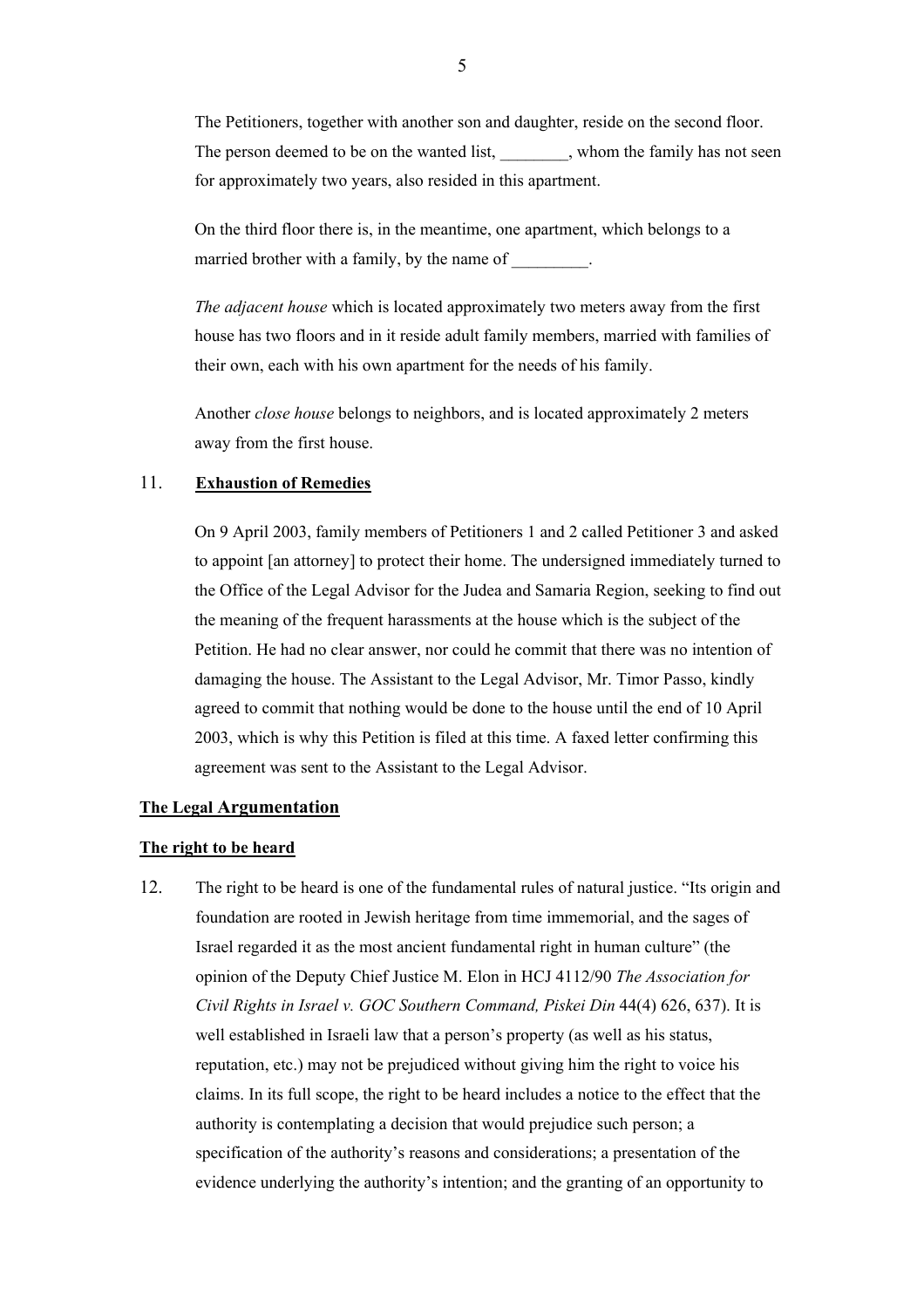the injured person or his attorney to raise arguments in writing or orally, including presenting evidence and examining witnesses on their behalf.

- 13. The objective of a hearing is twofold: First, it is a primary principle of procedural fairness. A person's right to voice his claims before he is injured, even when he appears to be unable to shake the authority's considerations, derives from the recognition of his human dignity. Second, the hearing contributes to the quality of the administrative authority's decision. Through the hearing, the relevant person can refer the authority's attention to considerations and facts which it did not previously have before it. He may shed new light on the facts. The hearing is an important dam against unfounded or erroneous decisions.
- 14. In HCJ 358/88 *The Association for Civil Rights in Israel v. the Central District Commander* (hereinafter: the *Association for Civil Rights* judgment), this Honorable Court was required to apply the hearing to the Respondent's authorities pursuant to Regulation 119 of the Defense (Emergency) Regulations, 1945. The Court ruled that:

**… except for matters involving military-operational needs … it would be appropriate that an order issued under Regulation 119 should include a notice to the effect that the person to whom the order is directed may select a lawyer and address the Military Commander before implementation of the order, within a fixed time period set forth therein, and that, if he so desires, he will be given additional time after that, also fixed, to apply to this Court before the order will be implemented.** 

**Of course, the State may apply to this Court, in an appropriate case, and request that the hearing in a petition of this type be granted a right of preference.** 

**In urgent situations, the premises can be sealed on the spot, as distinguished from demolition, which is, as stated, irreversible, before the appeal or hearing of the Petition takes place. In the case of an on-the-spot sealing, as stated, notice is to be given to the affected party, clarifying that the right of objection or submitting a petition remains available.** 

Thus the Court determined the balance between the security interest in the swift and deterring execution of orders pursuant to Regulation 119, and the necessity of holding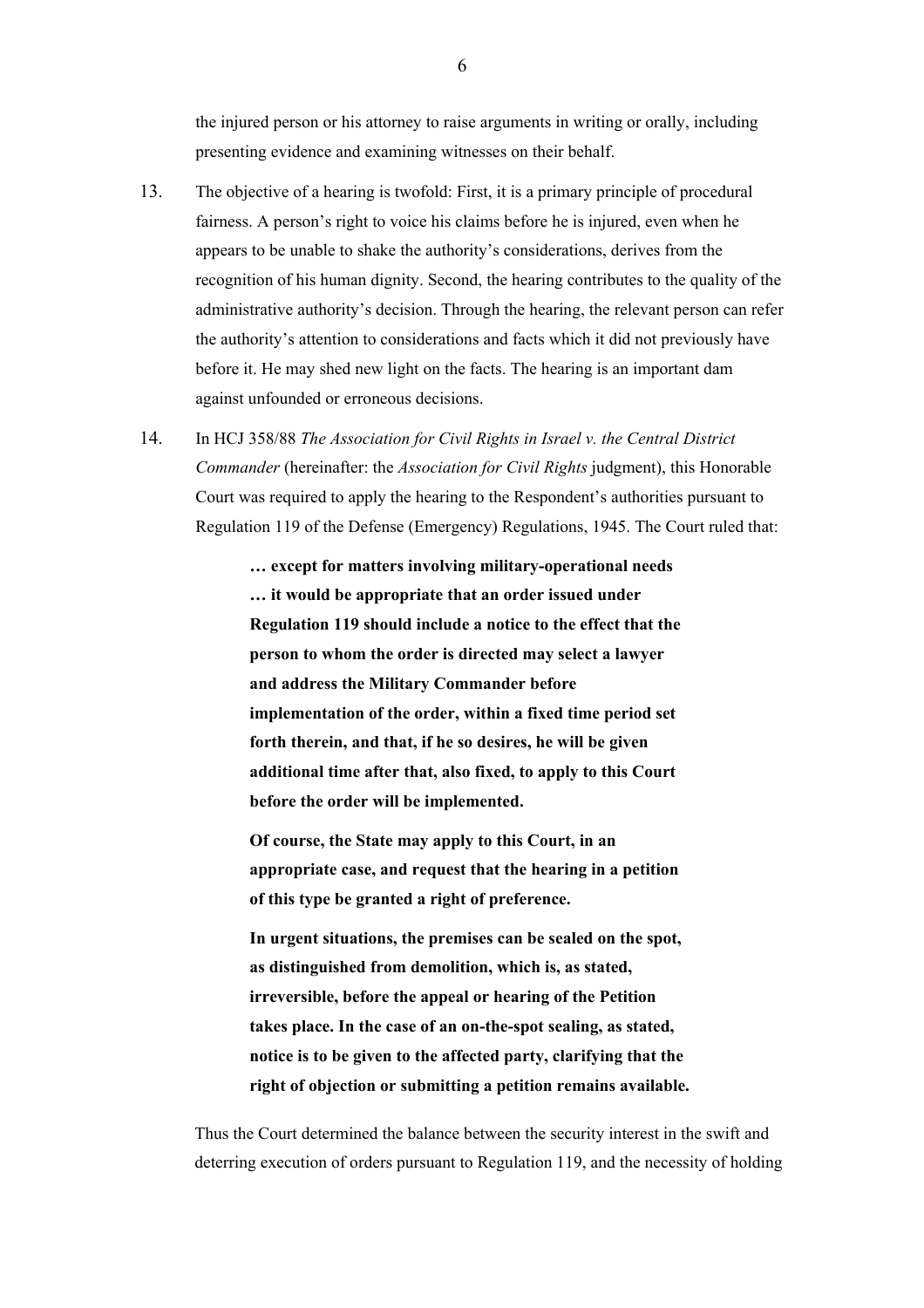a hearing in a case of what was described there as a harsh and severe means of punishment, one of the central characteristics of which is that it is irreversible.

15. Needless to note, this precedent has been implemented in practice by the Respondent in the exercise of his authority for 12 years, and also in severe states of emergency such as the period of the attacks of Spring 1996, the Respondent made sure to give the injured parties sufficient time to arrange for representation and to deliver objections, and thereafter to approach this Honorable Court. This procedure was once again cemented in this Honorable Court's judgment of 19 March 2002, in HCJ 2264/02 (and in another five petitions) *Mativ et al. v. Commander of the IDF forces in the Gaza Strip* (not yet published). That case concerned the demolition of houses in the Gaza Strip. At least one of the petitions (HCJ 2329/02) was a general petition, which did not concern the demolition of a particular house, but the general procedure for demolishing houses throughout the Gaza Strip. The State declared that

> **If a decision should be made to demolish a house, other than due to operational reasons, an advance notice, with reasons, will be given about the demolition, so as to enable the owners of such house to challenge the demolition decision before the Military Commander; and if the objection is dismissed, no action will be taken to demolish the house for 48 hours after the dismissal of the objection, so as to enable the owners of the house to file a petition with the High Court of Justice.**

This declaration was the ground for the withdrawal of the said petitions.

16. Indeed, the right to be heard is not an absolute right, and there are urgent circumstances in which granting the right to a hearing is not realistic. Prof. Yitzhak Zamir, in his book *Administrative Authority* (Jerusalem: Nevo, 1996, p. 806), cites as examples for such situations firefighters, who deem it necessary to break into a house in which a fire is raging, or into an adjacent house, or security forces who demand that a public hall be evacuated due to the fear that a bomb had been placed in it. The judgment in the *Association for Civil Rights* affair also qualifies the hearing duty when "there are military-operational circumstances, in which the conditions of time and place or the nature of the circumstances are inconsistent with judicial review; for example, when a military unit is engaged in an operational action, in which it must clear away an obstacle or overcome resistance or respond on the spot to an attack on army forces or on civilians which occurred at the time, or similar circumstances..."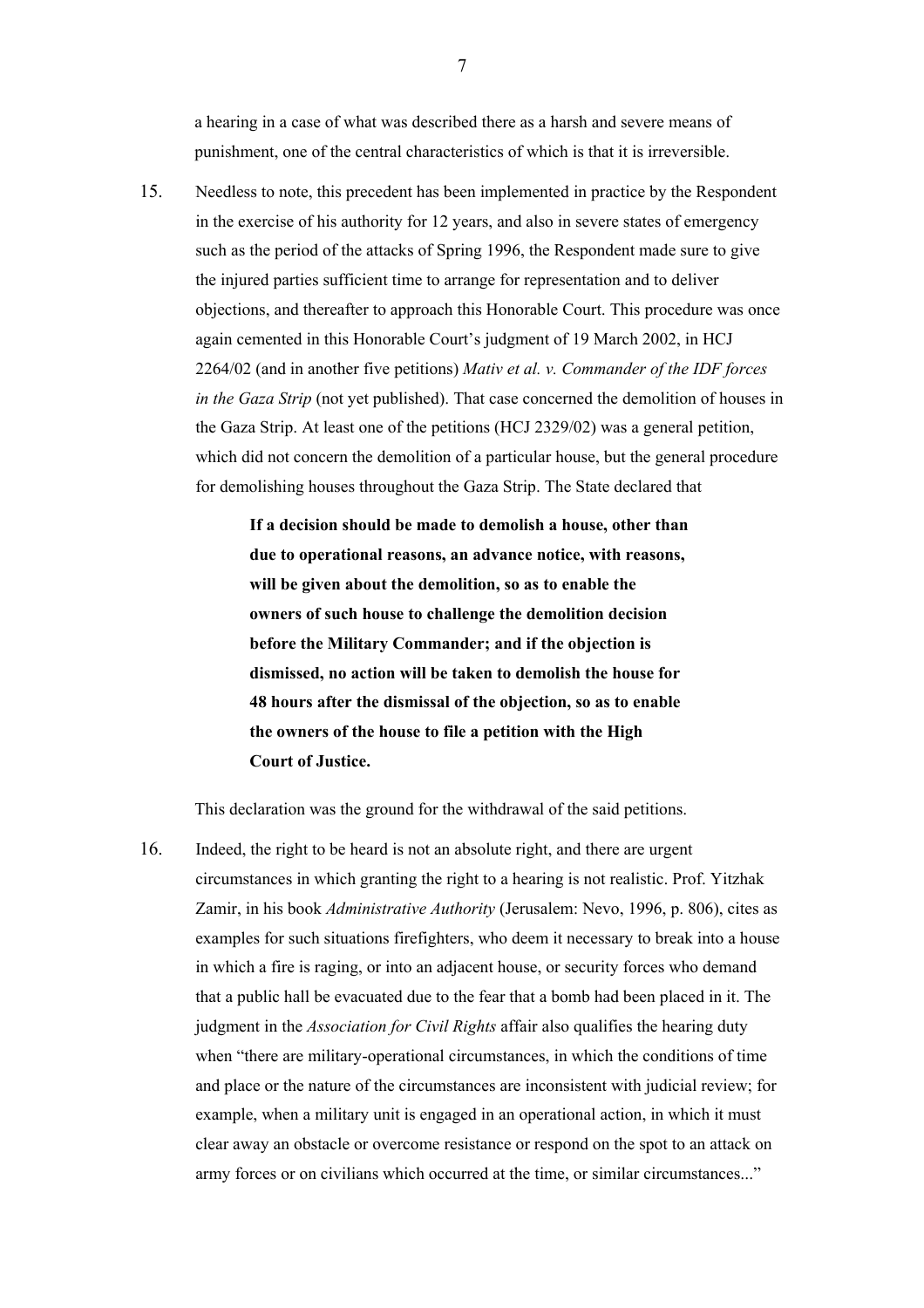This exception was applied in HCJ 4112/90 *The Association for Civil Rights in Israel v. GOC Southern Command*, *Piskei Din* 44(4) 626). That case concerned the demolition of houses not for reasons of deterrence, but in order to enable military control of a street that was the scene of violent acts against civilians and soldiers, which culminated in a brutal murder. The urgent need for action to protect the lives of passersby prevailed, in that case, over the duty of properly complying with the right to be heard, particularly considering the fact that a certain right to be heard was granted to the local residents, including the possibility of raising their claims before representatives of the army and the legal advisors of the Military Commander who were present on the scene.

- 17. In our case, neither is the exception in the judgment in the *Association for Civil Rights* affair applicable, nor are the circumstances of HCJ 4112/90 present. The demolition of the house is aimed at effecting general deterrence. It was not designed to meet an urgent military-operational need, or prevent the use of a house which would pose an immediate danger to the lives of passersby. The urgency is no different than that which existed in demolitions of houses such as those discussed in the *Association for Civil Rights* affair, or that were performed over the last 12 years in accordance with the procedure determined therein.
- 18. The Respondent cannot draw support from HCJ 6696/02. This is, in no way, a case of operational action or of a military act of war. There is no obstacle to giving notice and warning.
- 19. **Moreover, nowadays, when the IDF is the only effective authority and exerts full control over the area, no claim will be heard to the effect that a one-time entry to the area could cause damage if it is known in advance. Nor will the claim, that has already been raised, that if the demolition will be expected, there is a fear that the houses will be booby-trapped, be heard. Nowadays, it is no secret that the Respondent damages all saboteurs' houses, and if such fear would have been justified, we would have found several dozen booby-trapped houses awaiting the demolishers, which is not the case, nor is there any precedent for the aforesaid.**
- 20. *In our case, it is important to emphasize that the security forces have arrived at the house several times and performed searches therein. Therefore, clearly there is no danger in giving prior notice before the execution of any sanction. Despite this, in the Respondent's early answer, he repeated the extremely vague "standard" answer to early objections. Giving this answer in the circumstances of the matter proves that the Respondent is not making pertinent use of the case law quoted in his letter,*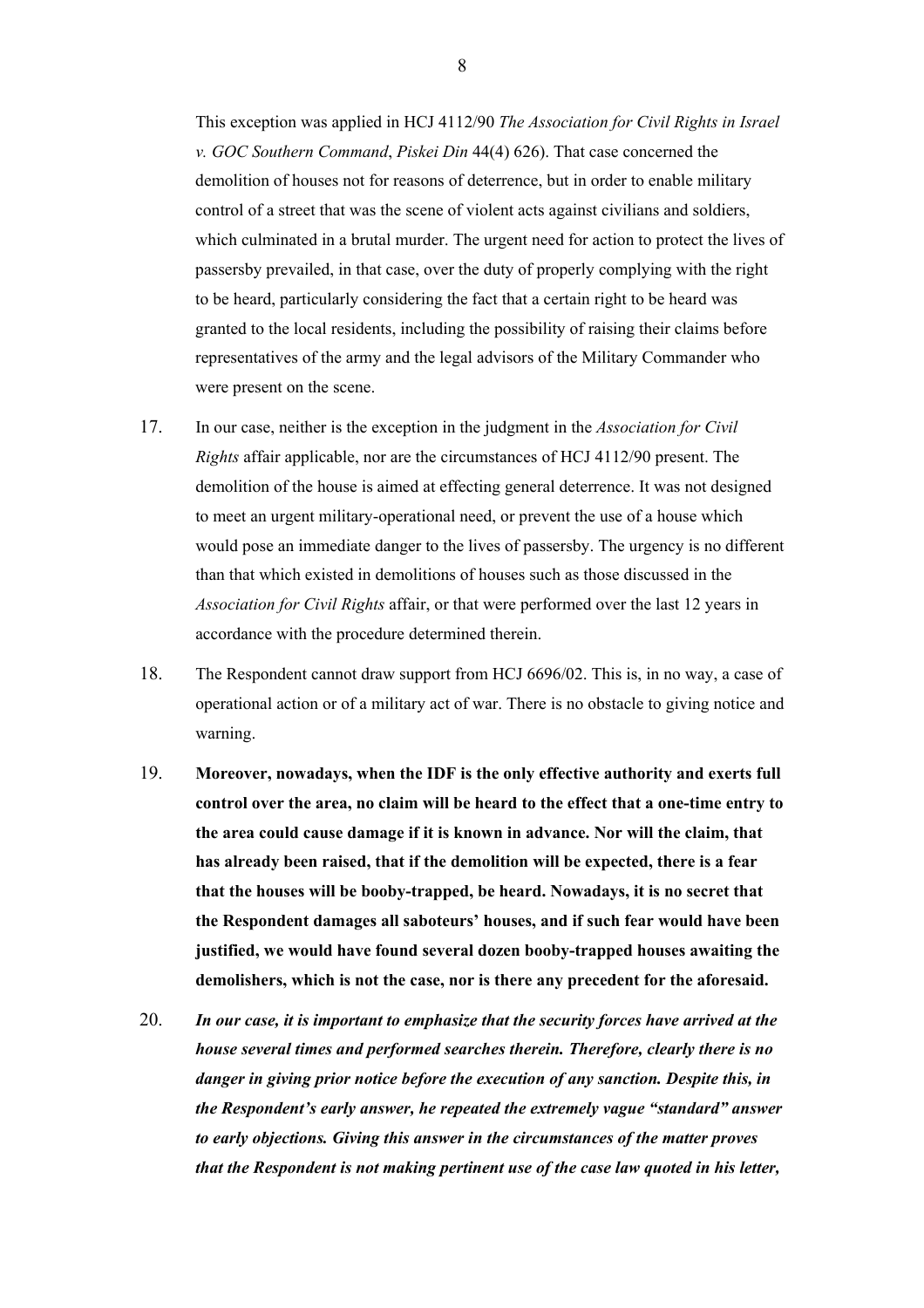*and chooses to give a vague and indefinite answer, without addressing the case on its merits.*

#### **Lack of authority – No justification to exercise the regulation**

- 21. The Petitioners have been given no information on the reason for which the security forces are searching for the son \_\_\_\_\_\_\_. It has not been claimed to the Petitioners that he has committed any act.
- 22. The Petitioners shall claim that the Respondent has no authority to damage the house, since there is no reason and/or sufficient reason justifying the taking of such sanction.
- 23. *The Respondent is probably not claiming that the son has committed any attack, and therefore, the threat to demolish the house as aforesaid, is designed as a means of applying pressure to the Petitioners to turn their son in. This is an illegal usage that is intended to apply pressure and threats to the families.*
- 24. Regulation 119 was not intended for such use! The use of this Regulation and/or the threat to exercise it and demolish the house, which were meant to cause the family to turn in its son, is a wrongful and illegal use also according to international law, and of course the Respondent will not be able to realize this threat as a means of pressuring the family.

#### **Absence of an order**

25. Alongside the lack of a hearing, the intention of demolishing the house is tainted by another defect, which concerns the fundamental principles of proper administration. The Petitioners were given no order – either verbal or in writing – specifying the Respondent's decision regarding their house. In the absence of an order, the Petitioners do not know whether an order was issued to damage the house pursuant to the Defense Regulations, the extent of the damage determined and which instructions accompanied the principal order, if any. It is doubtful whether the Respondent even issued such a methodical order, to guide the soldiers carrying out the task. In such a state of affairs, "one will neither know, nor be able to know, what is permitted and what is not, and therefore one cannot be required to be law-abiding and not to commit an unlawful act" (as ruled by this Honorable Court in a similar context in the early years of the State – HCJ 220/51 *Asslan et al. v. The Military Governor of the Galilee*, *Piskei Din* 5, 1480, 1487). In addition, issuing the order in writing provides further assurance that the decision has been weighed.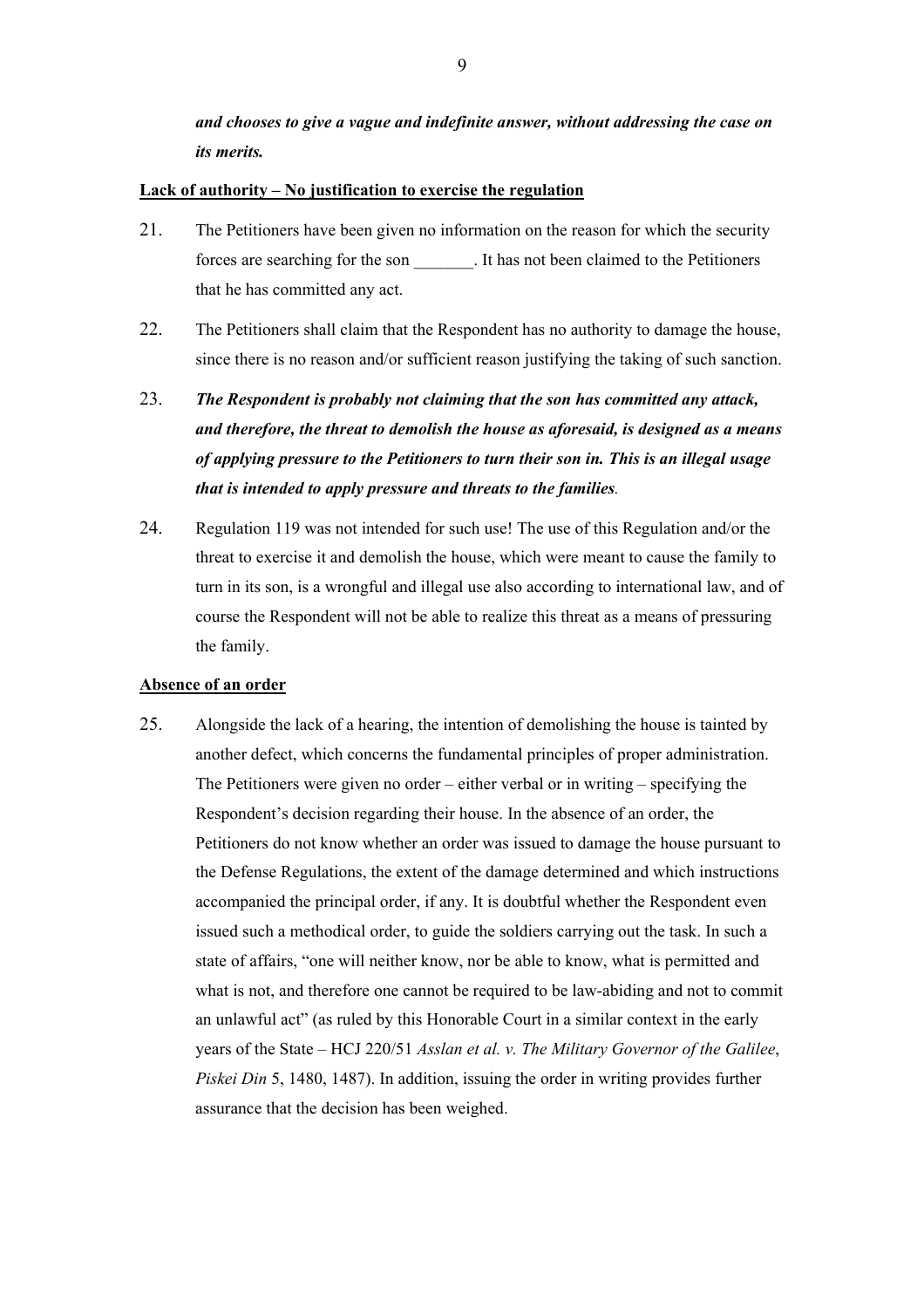26. The duty of publishing the order so that it comes to the attention of the relevant persons is fixed in Article 6 of the Proclamation on the Administration of Rule and Justice (West Bank Region) (No. 2), 5727-1967:

> **A proclamation, order or notice on my behalf** *will be published* **in any way I deem fit** (emphasis added, Y.W.).

- 27. The Military Commander may not issue orders clandestinely, but is required to publish them. Even though, according to Article 1 of the Order Regarding Defense Regulations (Judea and Samaria) (No. 378), 5730-1970, "any order may be issued orally", even then "the authority issuing the order will cause the notice on its taking effect to be given as early as possible and in such manner as it shall deem fit".
- 28. This Honorable Court has emphasized that "the rules of proper administration prescribe that even though orders may be issued orally, when the urgency passes and if justified, an order should be given in writing" (HCJ 469/83 *National United Bus Company et al. v. The Minister of Defense et al.* (*Takdin Elyon* 92 (2) 1477).

## **Defects in the establishment of the factual foundation**

29. In a grave decision such as this, of the demolition of a house, it is essential for the Respondent to rely on true facts, which are founded upon the proper gathering and review of information (HCJ 802/89 *Nasman v. Commander of the IDF forces in the Region, Piskei Din* 44 (2) 601). On what factual information the Respondent is basing his intention – the Petitioners do not know, since they were given no written order with reasons. However, the Respondent's ability to establish a factual foundation which would enable him to weigh the considerations which he is required by case law to weigh is doubtful. Owing to the absence of military presence in the area of the house, and in the lack of a hearing, the Respondent has before him no data on the structure of the house, on potential danger to nearby buildings, or on the number, identity and special circumstances of the inhabitants of the house.

#### **Lack of factual foundation concerning the suspect**

30. The decision to demolish the house infringes the constitutional property rights of the owners of the house and the inhabitants' rights to shelter and dignity. As such, it should rely on clear, unequivocal and convincing evidence.

See: EA 2/84 *Neiman v. Chairman of the Central Elections Committee for the Eleventh Knesset, Piskei Din* 39 (2) 225, 250.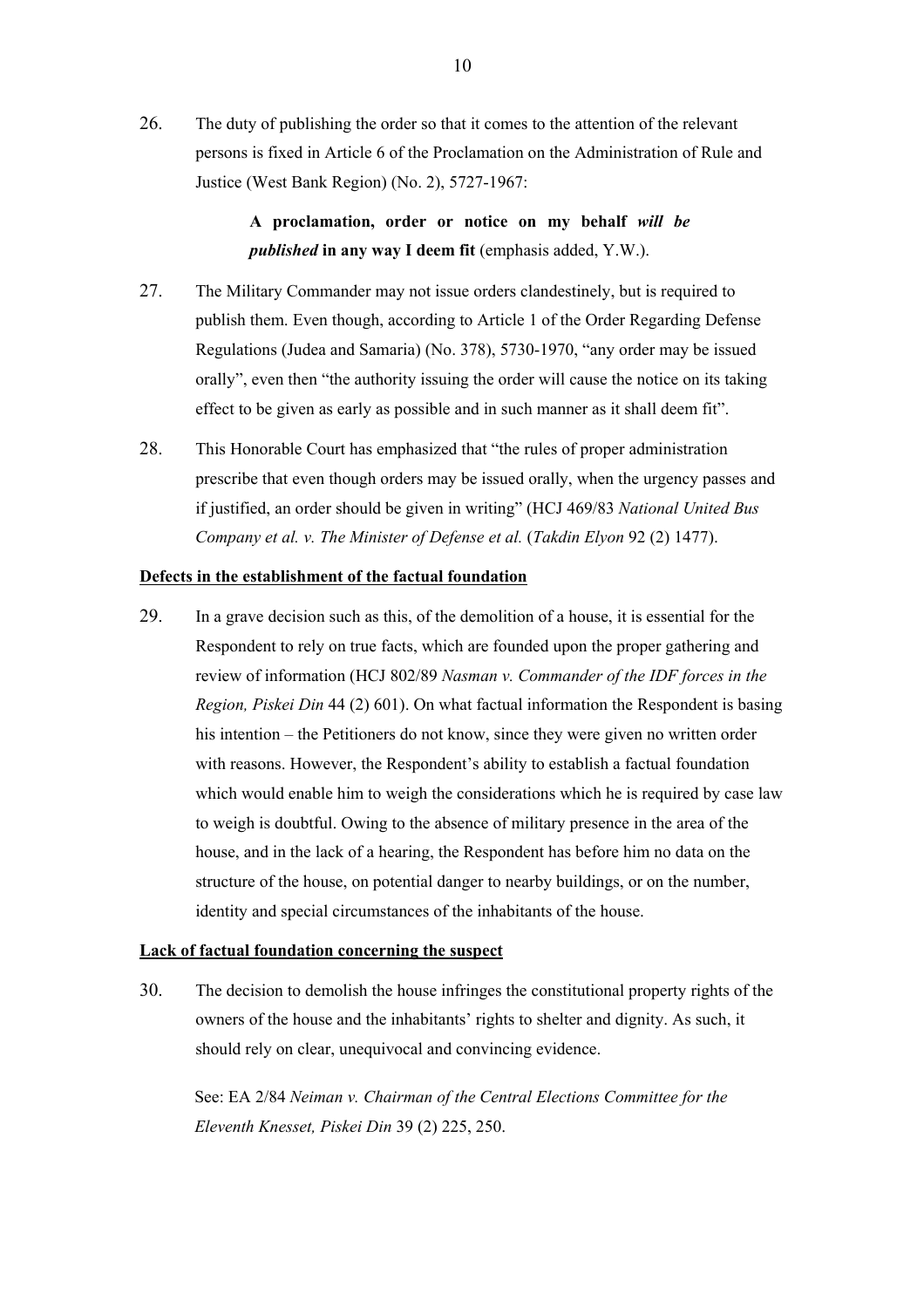And with regard to authorities pursuant to the Defense (Emergency) Regulations, 1945:

HCJ 159/84 *Shahin v. Commander of the IDF forces in the Gaza Region*, *Piskei Din* 39 (19) 309, 327 (deportation order against an infiltrator);

HCJ 672/87 *Atamlla et al. v. GOC Northern Command*, *Piskei Din* 42 (4) 708, 710 (restriction order pursuant to Regulation 110);

HCJ 5973/92 *The Association for Civil Rights in Israel et al. v. The Minister of Defense et al.*, *Piskei Din* 47 (1) 267, 282 (deportation orders pursuant to Regulation 112).

31. And, indeed, the Respondent has relied in the past on particularly strong evidence. Thus, for instance, in HCJ 6026/94 *Nazaal et al. v. Commander of the IDF forces in Judea and Samaria* (*Piskei Din* 48 (5) 338, hereinafter: the *Nazaal* affair), the identity of a suicide bomber was determined by the cumulative weight of publications on behalf of the Hamas movement, police alerts and a comparison between tissue taken from the remains of the bomber's body and blood taken from his parents (p. 343 of the judgment). A similar accumulation of evidence led the Court to determine, in HCJ 1730/96 *Sabih et al. v. Commander of the IDF forces in Judea and Samaria et al.* (*Piskei Din* 50 (1) 353), hereinafter: the *Sabih* affair), that "there is no reasonable doubt as to the terrorist's identity", and that "we are satisfied that the evidence held by the Respondent justified his certain conclusion" (p. 360-361 of the judgment).

# 32. **In our case, the Petitioners have no knowledge at all of the reason for damaging the house, and of the factual foundation upon which the Respondent is relying.**

- 33. The binding precedent is that the Respondent is required to check whether the suspect's residence may be viewed as a residential unit separate from the rest of the building, and whether it may be demolished without harming the other parts of the building. If this is not possible, sealing that unit should be considered. (The *Sabih* Affair, p. 360, and see also HCJ 5510/92 *Turkeman v. GOC Central Command*, *Piskei Din* 48 (1) 217, in which the Court, in the opinion of Justice (as was his title then) Barak, ruled that the damage should be limited to the suspect's residential unit only, and since partial demolition of the structure is not possible, the less drastic measure of partial sealing of the building should suffice).
- 34. The Hon. Justice Cheshin's position, whereby the Respondent has no right at all to order an injury to residential units other than the residential unit attributable to the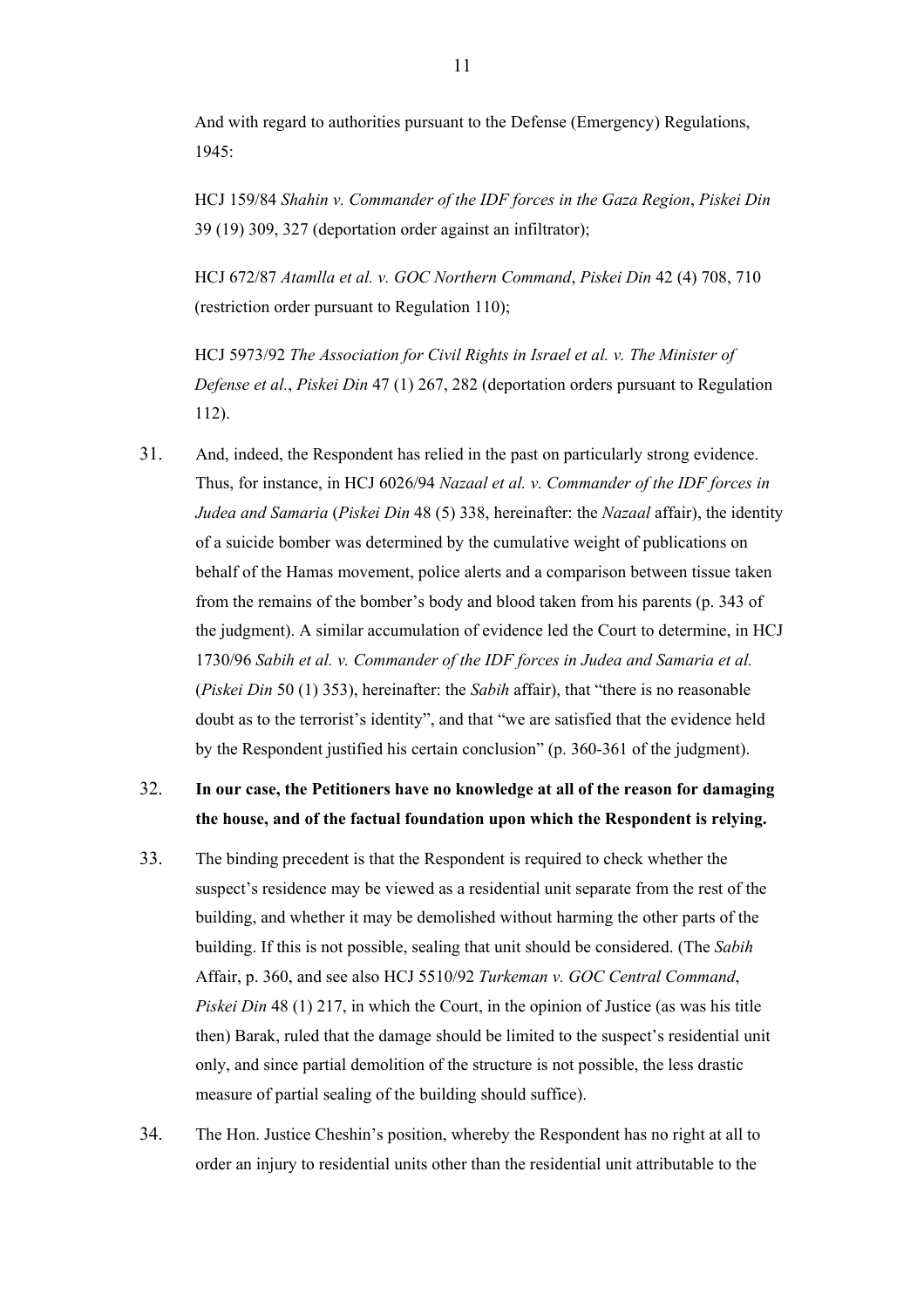terror suspect, is also known. See: HCJ 4772/91 *Hizran v. in Judea and Samaria*, *Piskei Din* 46 (2) 150; HCJ 2722/92 *Alamarin v. IDF Commander in Gaza Strip*, *Piskei Din* 46 (3) 963 (where Justice Cheshin clarifies that the matter touches on the fundamentals of the authority, as it should be construed in the spirit of Israel's basic principles), and see the *Nazaal* affair.

#### **Danger to neighboring buildings**

- 35. The danger to neighboring buildings, or to parts of the building that are not designated for demolition, is at the very least a consideration which the Respondent should weigh. See on this matter, the *Sabih* affair, p. 360, and see also HCJ 5510/92 *Turkeman v. GOC Central Command*, *Piskei Din* 48 (1) 217, in which the Court, in the opinion of Justice (as was his title then) Barak, ruled that damage should be limited to the suspect's residential unit only, and since partial demolition of the structure is not possible, the less drastic measure of partial sealing of the building should suffice. The Respondent did not properly weigh the danger to nearby buildings. His intention, probably, is to order merely the demolition of the house, but the significance of executing the order is to damage also the houses of neighbors, which the Respondent neither sought to order, nor is authorized to order.
- 36. **As aforesaid, at a tiny distance from the house in which the Petitioners reside, there are two other, separate, houses in which other families live. Damaging the Petitioners' house would necessarily damage the other houses, and for this reason alone, the demolition of the Petitioners' house should not be approved**.

# **Proportionateness**

37. Reasonableness and proportionateness are superior principles, which govern the breadth of the Respondent's discretion. Thus it is in general, and particularly so in the exercise of such irregular authority to injure innocent people through no fault of their own.

> **It is well known that the measure embedded in the provisions of Regulation 119, is sharp and severe, and should be used only after strict consideration and examination and only under special circumstances… Furthermore, Regulation 119 itself provides for various degrees of means according to severity, starting with confiscation only, through confiscation accompanied by partial and full sealing, to the demolition of the building. It is only natural that the severity of the means used by the**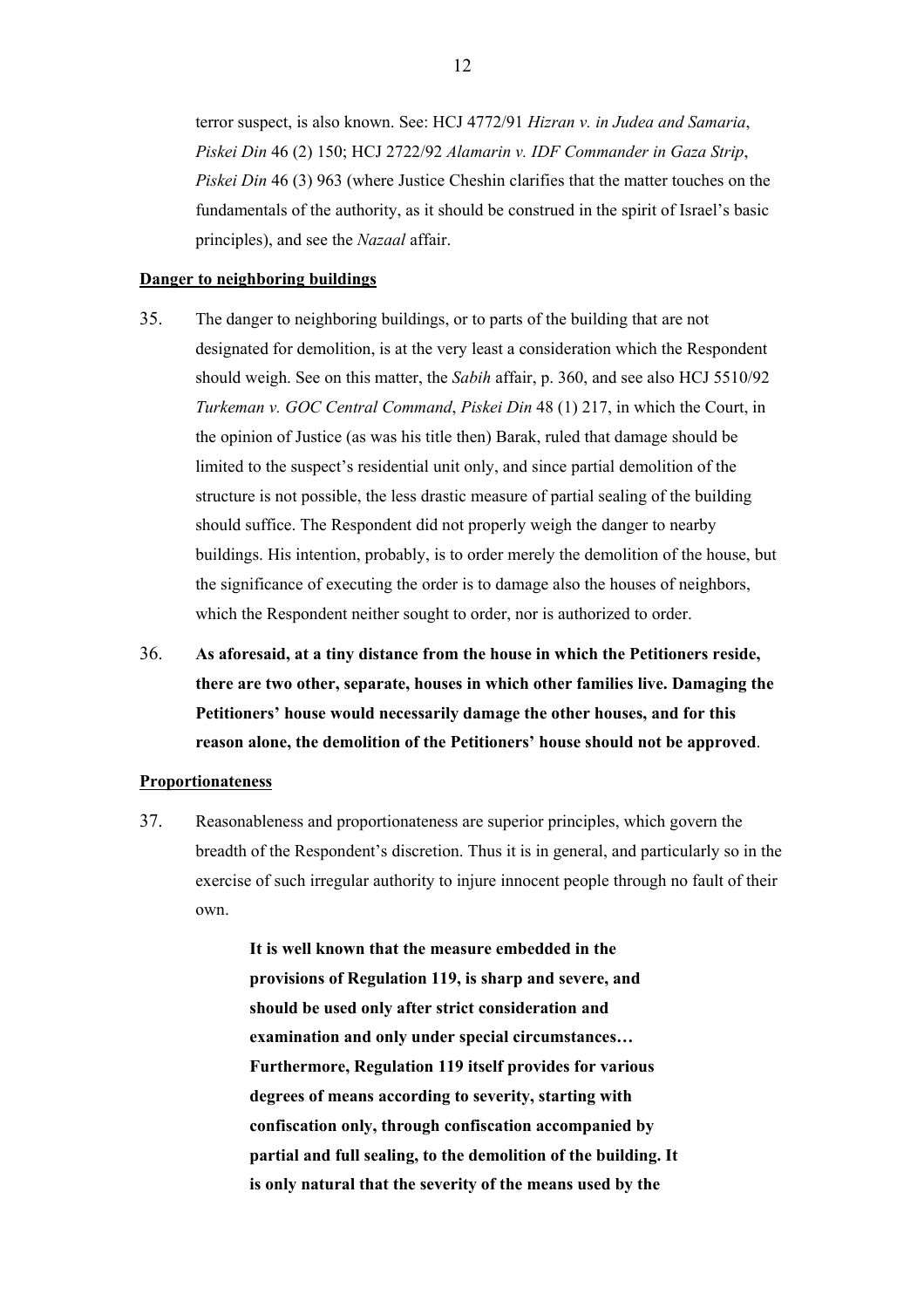**Military Commander be related to the severity of the act that was committed by the inhabitant, and that only in special cases will the measure of demolition of the building be taken.**

 The opinion of the Hon. Justice Barak (as was his title then) in HCJ 361/82 *Hamri v. Judea and Samaria commander*, *Piskei Din* 36 (3) 439, 443.

38. In another case, the Court reviewed an order to demolish a house that was inhabited by a man who was convicted of cold-blooded murder. After determining that the authority should be exercised in accordance with the principles of relativity and proportionateness, the Court ruled, in the opinion of Justice (as was his title then) Barak:

> **It appears to me that demolishing the entire building would constitute a measure that is "disproportionate" –hence also unreasonable – between the murderous behavior of Muhammad Turkeman and the suffering that will be inflicted on the elder brother's family. Under these circumstances, it appears that the reasonable route was that which provided for partial demolition only. As we have seen, this route is impossible. Under these circumstances, the less drastic measure – which too is very severe – of partial sealing, should be employed.**

> (HCJ 5510/92 *Turkeman v. The Minister of Defense et al., Piskei Din* 48 (1) 217, 220).

 And see also in the detailed opinion of Chief Justice Barak in HCJFH 2161/96 *Sharif v. GOC Home Front Command*, *Piskei Din* 50 (4) 485, 490.

39. These statements are particularly pertinent to our case, in which no hearing was held and no essential examinations were conducted on the possible damage from the demolition of the building. Any doubt as to the scope of the terror suspect's activities, any doubt as to the scope of the injury to the inhabitants of the house and their neighbors, should operate in favor of the Petitioners. Once the Respondent chose to act in conditions of uncertainty and without adequate factual basis, he must employ a margin of caution, so as not to disproportionately infringe the constitutional rights of the inhabitants of the house. The Respondent's desire to exhaust his authority should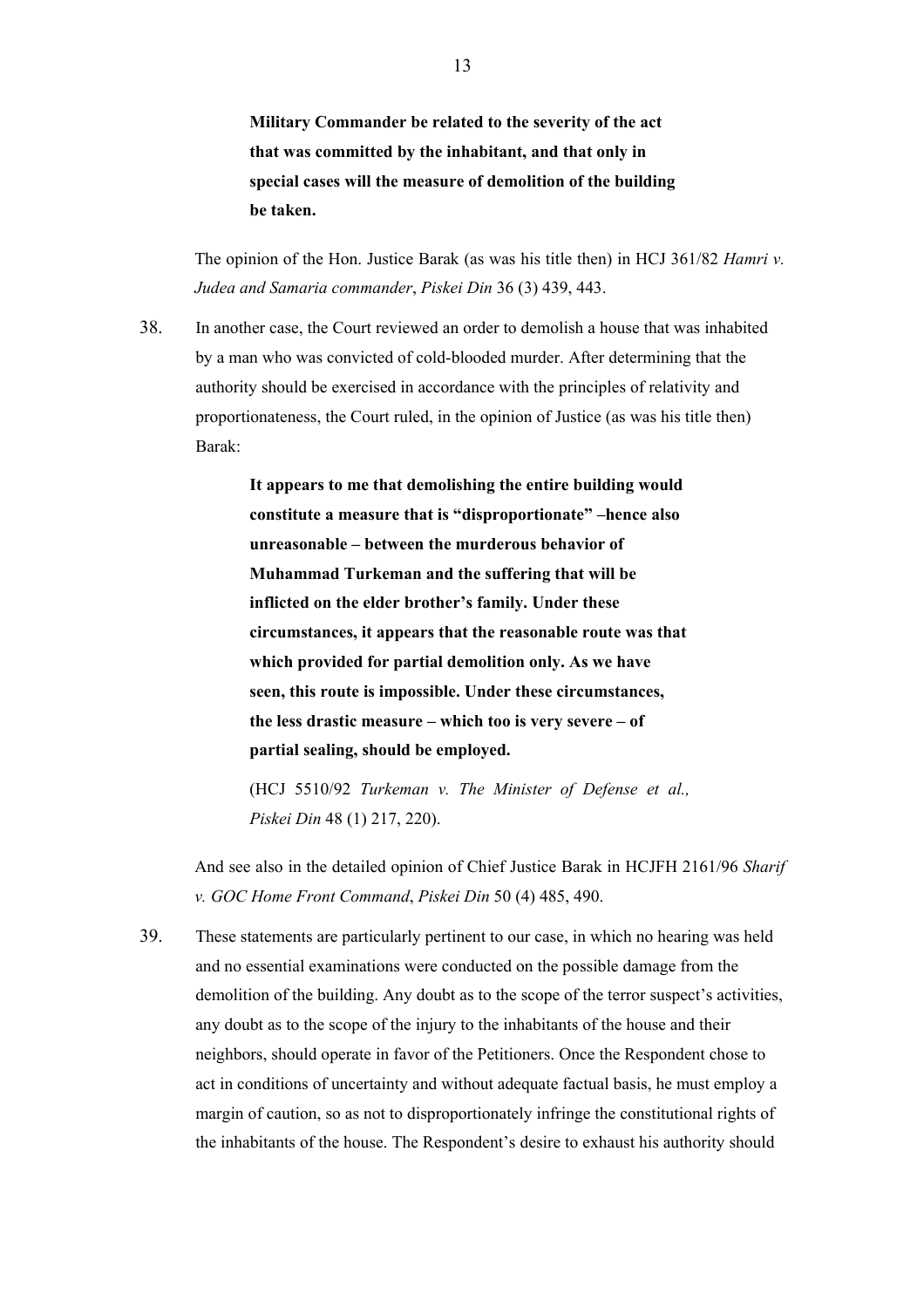yield to the concern that under the conditions of uncertainty in which he is operating, he might disproportionately injure the property and dignity of innocent people.

Proportionateness is a consideration also in view of the fact that no material details are known about the attack and its circumstances.

#### **Justice under fire**

40. We are in the midst of ongoing violence, which has already taken a heavy toll in terms of human life, both Palestinian and Israeli. In view of the horrors, the everincreasing casualties, the blood boils, commanding us to do everything possible to stop the bloodshed. The urge for desperate acts is great, so long as something is done. Also the urge to take revenge is great. Under the harsh impression of the events, it is difficult to exercise sober and orderly discretion. It is also difficult to be considerate of the rights of those who are perceived to be part of the "enemy". However, it is these very conditions that compel us to strictly exercise discretion, lest it stray off course.

> **It is our duty to preserve the legality of government also in difficult decisions. Also when the canons roar and the muses are silent, the law exists and is active and determines what is allowed and what is prohibited, what is legal and what is not.**

> The opinion of Chief Justice Barak in HCJFH 2161/96 *Sharif v. GOC Home Front Command, Piskei Din* 50 (4) 485, 491.

- 41. Moreover, it is actually times such as these that are the greatest test of democracy. It is for hours such as these that the Courts have been designed as a restraining and balancing factor.
- 42. When the cry of Sodom and Gomorrah rose to the Heavens, God was in no haste to eradicate them. "I will go down now, and see if they have done entirely according to its outcry, which has come to Me", He says (Genesis 18, 21), and such statement has been construed by the Sages as attesting to the duty of conducing a factual inquiry and a hearing before the act (see the opinion of the Deputy Chief Justice Elon, as was his title then, in the said HCJ 4112/90 on p. 638). And on the same matter, it was said:

**Far be it from You to do such a thing, to slay the righteous with the wicked, so that the righteous and the wicked are**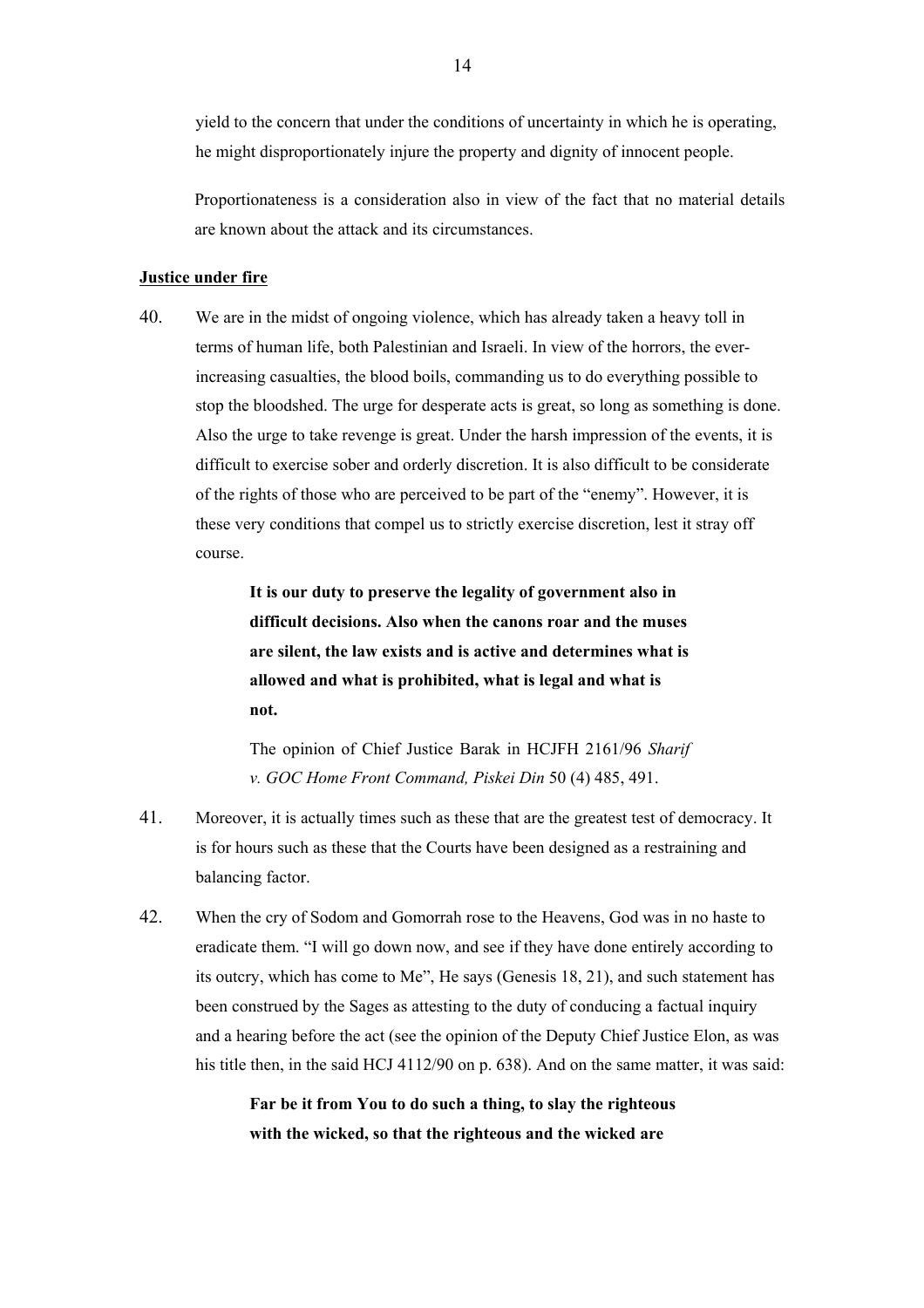# **treated alike. Far be it from You! Shall not the Judge of all the earth deal justly?** (Genesis18, 25).

- 43. And even if the language of Regulation 119 permits such an act to be committed, to injure the innocent as a lesson for all to see, we are bound, and the Respondent is bound, to interpret and exercise the authority in the foregoing spirit. And once the Respondent failed to investigate what should have been investigated, and did not hear the person entitled to be heard, he should be wary of leaving a large family without shelter, and should pursue peace and security by other means.
- 44. So it was stated in this Honorable Court's case law, by the Hon. Justice Cheshin:

**Since the beginning of our being, we have all known and memorized the same basic principle: Everyone shall bear his own crime and be put to death for his own sin. In the words of the Prophet: "The person who sins will die. The son will not bear the punishment for the father's iniquity, nor will the father bear the punishment for the son's iniquity; the righteousness of the righteous will be upon himself, and the wickedness of the wicked will be upon himself" (Ezekiel 18, 20). There is no punishment without a warning, and punishments are inflicted only upon the offender himself. This is the Law of Moses, and it is written in the book of the Law of Moses: "The fathers shall not be put to death for the sons, nor the sons be put to death for the fathers"** (2 Kings 14, 6).

… **Since the establishment of the State – and certainly so since the Basic Law: Human Dignity and Liberty – we read into the provisions of Regulation 119 of the Defense Regulations, read into it and embed in it, values which are our values, the values of a Jewish, free and democratic state. These values will lead us directly to the ancient times of our people, and our times are like those times: In those days they will not say again, the fathers have eaten sour grapes, and the children's teeth are set on edge. Each man who eats sour grapes, his teeth will be set on edge.**

(HCJ 2006/97 *Janimat et al. v. GOC Central Command*, *Piskei Din* 51 (2) 651, 654-655; and see also the opinion of the Hon. Justice Cheshin